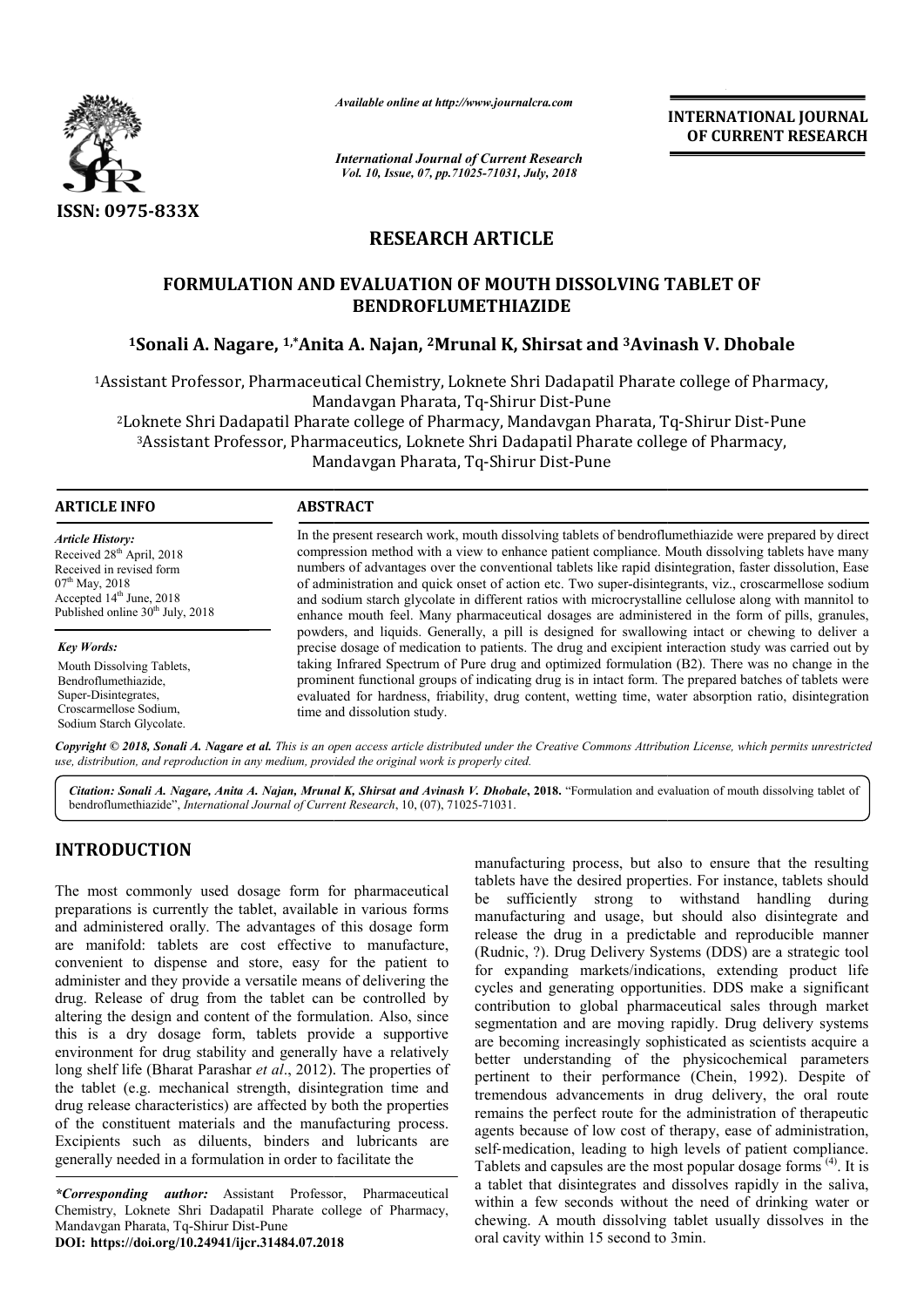Most of the MDTs include certain super disintegrates and taste masking agents <sup>(5)</sup>. Require no water for oral administration. Have a pleasing mouth feel. Have an acceptable taste masking property. Be harder and less friable. Leave minimal or no residue in mouth after administration (Ashish *et al*., 2011).

# **MATERIALS AND METHODS**

## **Materials**

Bendroflumethiazide was received gift sample from Ipca Laboaratories Ltd. Sejavata. Microcrystalline cellulose was obtained as a gift sample from Lupin Pharmaceuticals, Aurangabad. Sodium starch glycolate, sodium saccharine, Mannitol &Talc from SD fine chemicals, Mumbai. All other chemicals and reagents of analytical grade were used.

## **Method**

**Preparation of Bendroflumethiazide MDT by Direct Compression Method:** Mouth dissolving tabletsof Bendroflumethiazide were prepared by direct compression. All the ingredients were passed through 60‐ mesh separately. Then the ingredients were weighed and mixed in geometrical order and compressed into tablets of 100mg using 6mm round flat punches on 8‐station rotary tablet machine (karnavati mini press-2). A batch of 50 tablets of each formulation was prepared for all the designed formulations.

**Formulation of Mouth Dissolving Tablets:** All ingredients are in mg.

# **RESULTS AND DISCUSSION**

## **Pre-formulation Study**

# **Physical Characteristic of Bendroflumethiazide**

**Melting point:** Melting point of Bendroflumethiazidewas found at 222°C while as per standard literature, it was reported to be 221-223°C. So it can be concluded that Bendroflumethiazideis in a pure state.

# **Identification and characterization of Bendroflumethiazide by FT-IR absorption spectroscopy**

**FT-IR spectra of Bendroflumethiazide:** The FTIR spectra of Bendroflumethiazide was taken by using the ATR method. The scanning range was  $650$  to  $4000 \text{ cm}^{-1}$ . The major peaks in the recorded spectra were compared with standard frequencies. The scanning range was 650 to 4000 cm<sup>-1</sup>. The major peaks in the recorded spectra were compared with standard frequencies.

## **Analytical Methodology**

## **U.V Spectrophotometric Analysis**

Determination of  $\lambda$   $_{\text{max}}$  and calibration curve of **Bendroflumethiazide in methanol**

Determination of λ<sub>max</sub> of pure Bendroflumethiazide in **methanol:** The UV spectrum obtained was shown in figure no 12. The wavelength of maximum absorbance  $(\lambda_{\text{max}})$  was found to be 273 nm.

# **Construction of Calibrate of Bendroflumethiazide in methanol**

The absorbance value obtained for various concentrations were shown in table no 16. The absorbance obtained was in range of 0.3-1.4. Using absorbance-concentration data, Beer- lambert's graph was plotted and is shown in figure no 13. The calibration curve of Bendroflumethiazide in methanol was found to be linear in the range of 2-10 μg/mL and coefficient of regression  $(R<sup>2</sup>)$  was found 0.9993.

#### **Result of pre-compression parameter**

- Angle of repose for all batches was found in the range of  $23.74-29.24^{\circ}$ . The angle of repose was within the range of25-30 showed the good flow property. All the Mouth dissolving tablets were found to be elegant without any chipping, capping and sticking.
- Bulk density and Tapped density for all batches was found in the range of  $0.41$ - $0.50$ gm/cm<sup>3</sup> and  $0.47$ - $0.62$  $gm/cm<sup>3</sup>$  respectively.
- Carr's index was found in the range of 12.76- 19.35%.The value ranges up to 20 % showed that good to excellent flow property.
- Hausner's ratio was found in the range of 1.14- 1.27.Indicating good flow property

#### **Post-compression parameter**

- Hardness for all batches was found in the range of 2.9-3.2 kg/cm<sup>2</sup>. The tablets of the batch  $B_2$  showed hardness of 2.9 kg/cm<sup>2</sup>
- Thickness for all batches was found in the range of 4.03-4.05 mm.
- Weight Variation for all batches was found in the range 100mg.All the formulation pass the test as average percent weight deviation was found less than 10%.
- Friability for all batches was found in the range 0.35- 0.55%.The results suggest that the friability will with stand the rigors which occurred during packing, transportation and shipping etc. because of friability was less than 1%.
- Disintegration time for all batches was found in the range 52-80 sec. It was concluded that, by the addition by increasing in concentration of Super disintigrants significantly decrease the disintegration time.
- Water absorption ratio for all batches found in the range 49.23-70.29%
- Drug content for all batches found in the range 97.77- 100.6%. The results of all batches were showed that there was uniform distribution of the drug throughout the batch. The tablets of the batch  $B_2$  showed drug content of 99.07%.
- Wetting time for all batches found in the range 92-102 sec. wetting time is closely related to inner structure of tablet, which facilitate faster dispersion in mouth.

**In vitro dissolution studies:** Tablets of batch B1 to B6 was evaluated for *in-vitro* drug release the result was showed that the *in-vitro* drug release of tablet was found in the range of 55.20 to 99.02.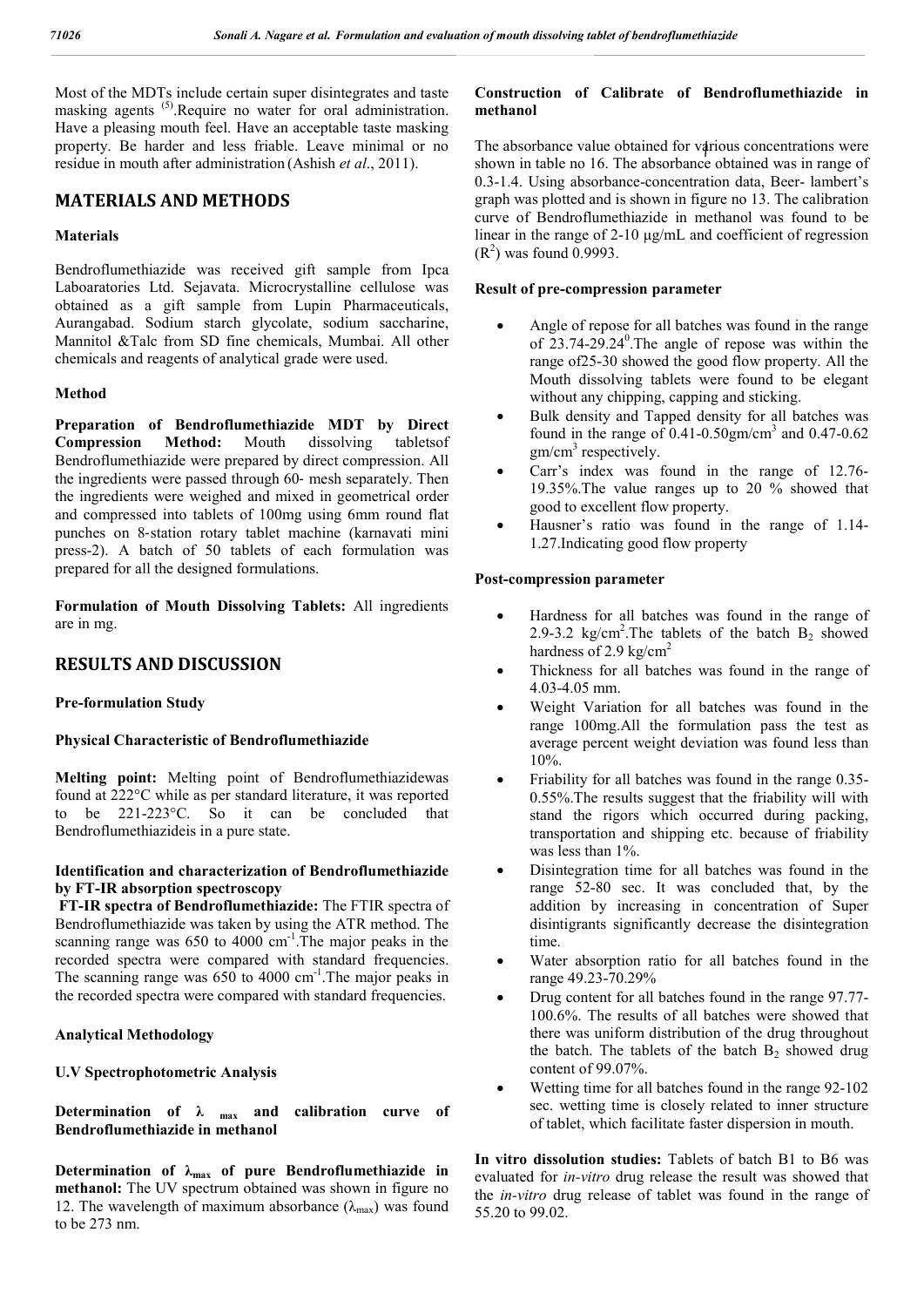| Sr. No. | Ingredients                |       | B <sub>2</sub> | $B_3$ | $B_4$ | B٩    | $B_6$ |
|---------|----------------------------|-------|----------------|-------|-------|-------|-------|
|         | Bendroflumethiazide        | 10    | 10             | 10    | 10    | 10    | 10    |
|         | Croscarmellose sodium      | 10    | 15             | 20    |       |       |       |
|         | Sodium starch glycolate    |       |                |       | 10    | 15    | 20    |
|         | Microcrystalline cellulose | 60    | 60             | 60    | 60    | 60    | 60    |
|         | Sodium saccharine          | $1\%$ | $1\%$          | $1\%$ | $1\%$ | $1\%$ | $1\%$ |
|         | Magnesium Stearate         | $1\%$ | $1\%$          | $1\%$ | $1\%$ | $1\%$ | $1\%$ |
|         | Talc                       | 2%    | 2%             | 2%    | $2\%$ | $2\%$ | 2%    |
| 8       | Mannitol                   | 16    | 11             | 6     | 16    | 11    | h     |
|         | TOTAL                      | 100   | 100            | 100   | 100   | 100   | 100   |

**Table 1. Formula for preparation of MDT**

All ingredients are in mg.

**Table No. 2. Physical Characteristic of Bendroflumethiazide**

| Sr. No. | Test           | Observation                 | Inference      |
|---------|----------------|-----------------------------|----------------|
|         | Color          | White                       | Complies to BP |
|         | Odor           | Odorless or almost odorless | Complies to BP |
|         | Surface Nature | Crystalline Powder          | Complies to BP |

|  |  | Table No. 3. Melting point of Bendroflumethiazide |  |
|--|--|---------------------------------------------------|--|
|--|--|---------------------------------------------------|--|

| Sr. No. | Standard M.P. $(^{\circ}C)$ | Observed M.P. $(^{\circ}C)$ | Mean $(^{\circ}C)$ |
|---------|-----------------------------|-----------------------------|--------------------|
|         | 221-223                     |                             |                    |
|         |                             | ר ר                         |                    |
|         |                             |                             |                    |



**Figure No. 1. FT-IR Spectra of Bendroflumethiazide**



**Figure No.2.λmaxbendroflumethiazide 10 µg/mL in methanol**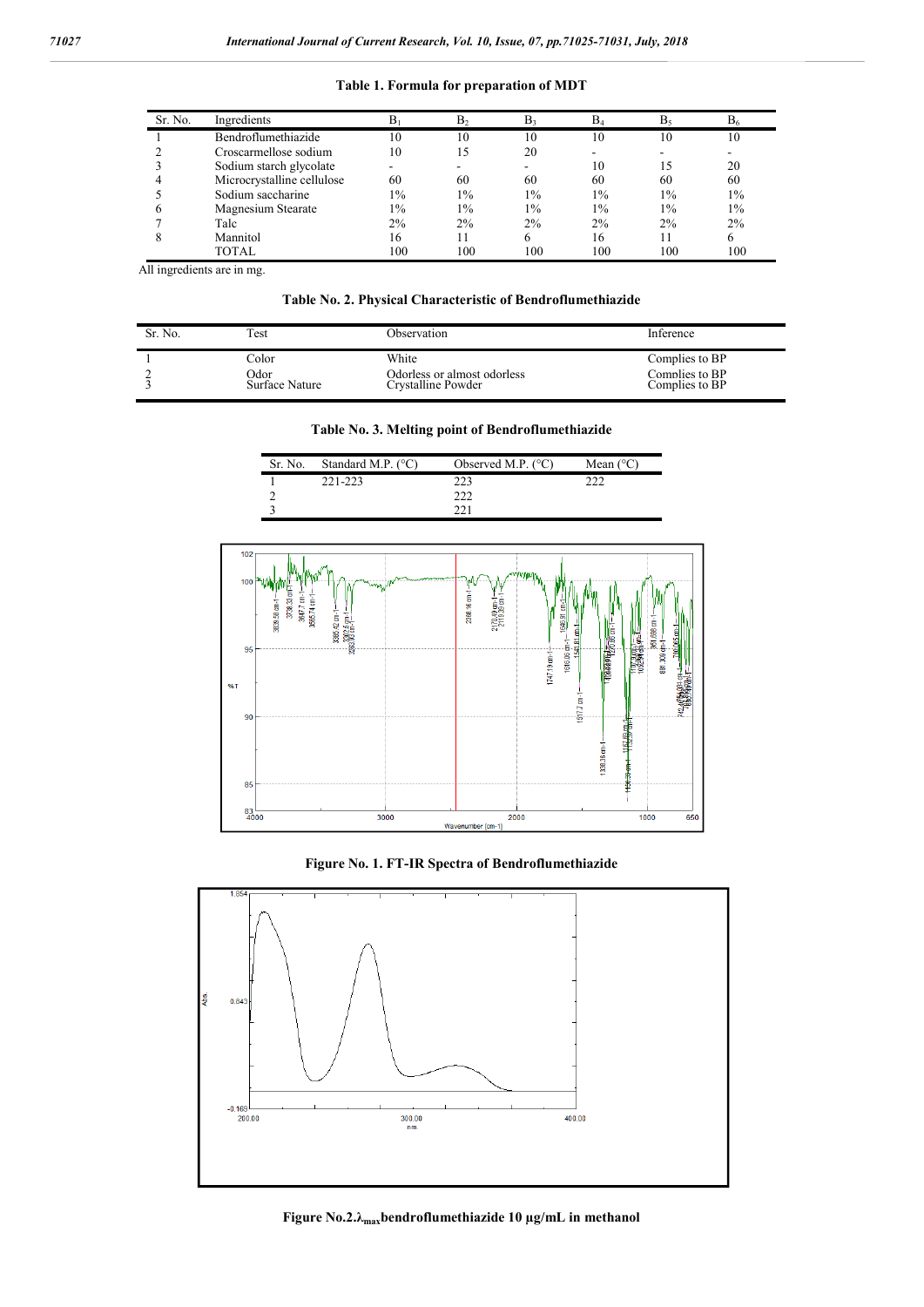**Table No. 4. Absorbance and conc. data of Bendroflumethiazide in methanol (at 273 nm)**

| Sr. No. | Conc. $(\mu g/mL)$ | Absorbance |
|---------|--------------------|------------|
|         |                    | 0.31       |
|         |                    | 0.577      |
|         |                    | 0.887      |
|         |                    | 1.19       |
|         | 10                 | 1.46       |
| $R^2$   |                    | 0.9993     |



**Figure No. 3. Calibration curve of Bendroflumethiazide in methanol**

|  | Table No. 5. Calibration data of Bendroflumethiazide in methanol |  |
|--|------------------------------------------------------------------|--|
|--|------------------------------------------------------------------|--|

| $\sim$<br>NO.<br>м. | (nm)<br>∕ymax | solvent  | range<br>Conc<br>$( \mu \Omega / m L)$ | ssion equation<br>$P$ ore | coefficient $(R^2)$<br>ession:<br>' agr<br>ĸe<br>$\cdot$ |
|---------------------|---------------|----------|----------------------------------------|---------------------------|----------------------------------------------------------|
|                     | $\sim$ $-$    | Methanol | 1 U                                    | 109<br>. . —              | $0.000^{2}$<br>$\mathsf{v}$ .                            |

|  |  |  |  | Table No. 6. Result of powder blend |  |  |
|--|--|--|--|-------------------------------------|--|--|
|--|--|--|--|-------------------------------------|--|--|

| Formulation Code | Angle of repose $(0)$ | Bulk Density $(gm/cm3)$ | Tapped Density (gm/cm <sup>3</sup> ) | Carr's Index $\%$ | Hausner Ratio   |
|------------------|-----------------------|-------------------------|--------------------------------------|-------------------|-----------------|
| $B_1$            | $23.74 \pm 0.14$      | $0.41 \pm 0.18$         | $0.47\pm0.89$                        | $12.76 \pm 0.15$  | $1.14 \pm 0.08$ |
| B <sub>2</sub>   | $29.24\pm 0.4$        | $0.42 \pm 0.45$         | $0.50 \pm 0.76$                      | $16.01 \pm 0.74$  | $1.19 \pm 0.10$ |
| B3               | $27.47 \pm 19$        | $0.45 \pm 0.13$         | $0.5 \pm 0.14$                       | $18.18\pm0.62$    | $1.22 \pm 0.11$ |
| $B_4$            | $25.64\pm0.82$        | $0.50 \pm 0.13$         | $0.62\pm0.19$                        | $19.35\pm0.11$    | $1.24 \pm 0.19$ |
| $B_5$            | $27.02 \pm 0.34$      | $0.43 \pm 0.17$         | $0.55 \pm 0.4$                       | $17.80 \pm 0.65$  | $1.27 \pm 0.79$ |
| B <sub>6</sub>   | $26.10\pm0.2$         | $0.50 \pm 0.17$         | $0.62\pm0.16$                        | $19.35\pm0.18$    | $1.24 \pm 0.06$ |

\*All values are expressed as mean  $\pm$  standard deviation,n=3

**Table No. 7. Evaluation data of the prepared Bendroflumethiazide MDT**

| <b>Batch Code</b> | Hardness<br>(kg/cm <sup>2</sup> ) | Thicknes<br>s(mm) | Wt. Variation<br>(mg) | $\%$<br>Friability | Disinti-gration<br>time (sec) | Water absorption<br>ratio $(\%)$ | Drug<br>content $(\% )$ | Wetting time<br>(sec) |
|-------------------|-----------------------------------|-------------------|-----------------------|--------------------|-------------------------------|----------------------------------|-------------------------|-----------------------|
| $B_1$             | $3.03 \pm 0.09$                   | $4.05 \pm 0.2$    | $99.4 \pm 1.4$        | 0.35               | $60\pm2.4$                    | $67.63 \pm 1.4$                  | $98.20 \pm 0.17$        | $92 \pm 1.05$         |
| B <sub>2</sub>    | $2.9 \pm 0.02$                    | $4.03 \pm 0.1$    | $101.5\pm 0.75$       | 0.39               | $55 \pm 1.5$                  | $66\pm2.0$                       | $99.07 \pm 0.15$        | $90\pm2.03$           |
| B <sub>3</sub>    | $3.03 \pm 0.03$                   | $4.04\pm0.3$      | $100.6 \pm 0.23$      | 0.55               | $52\pm2.9$                    | $70.29 \pm 1.6$                  | $97.77 \pm 0.12$        | $98 \pm 2.1$          |
| $B_4$             | $3.06\pm0.04$                     | $4.03 \pm 0.1$    | $100.2 \pm 0.1$       | 0.49               | 80±1.1                        | $50.49 \pm 1.4$                  | $100.6 \pm 0.10$        | $100 \pm 1.2$         |
| B <sub>5</sub>    | $3.2\pm 0.29$                     | $4.04\pm0.3$      | $100.5 \pm 0.78$      | 0.50               | 70±1.9                        | $50.25 \pm 1.8$                  | $98.59 \pm 0.35$        | $95 \pm 1.3$          |
| B <sub>6</sub>    | $3.2 \pm 0.17$                    | $4.03 \pm 0.1$    | $100.4 \pm 0.95$      | 0.49               | $65 \pm 1.5$                  | $49.23 \pm 1.1$                  | $98.77 \pm 0.15$        | $102 \pm 2.0$         |

All values are expressed as mean± standard deviation, n=3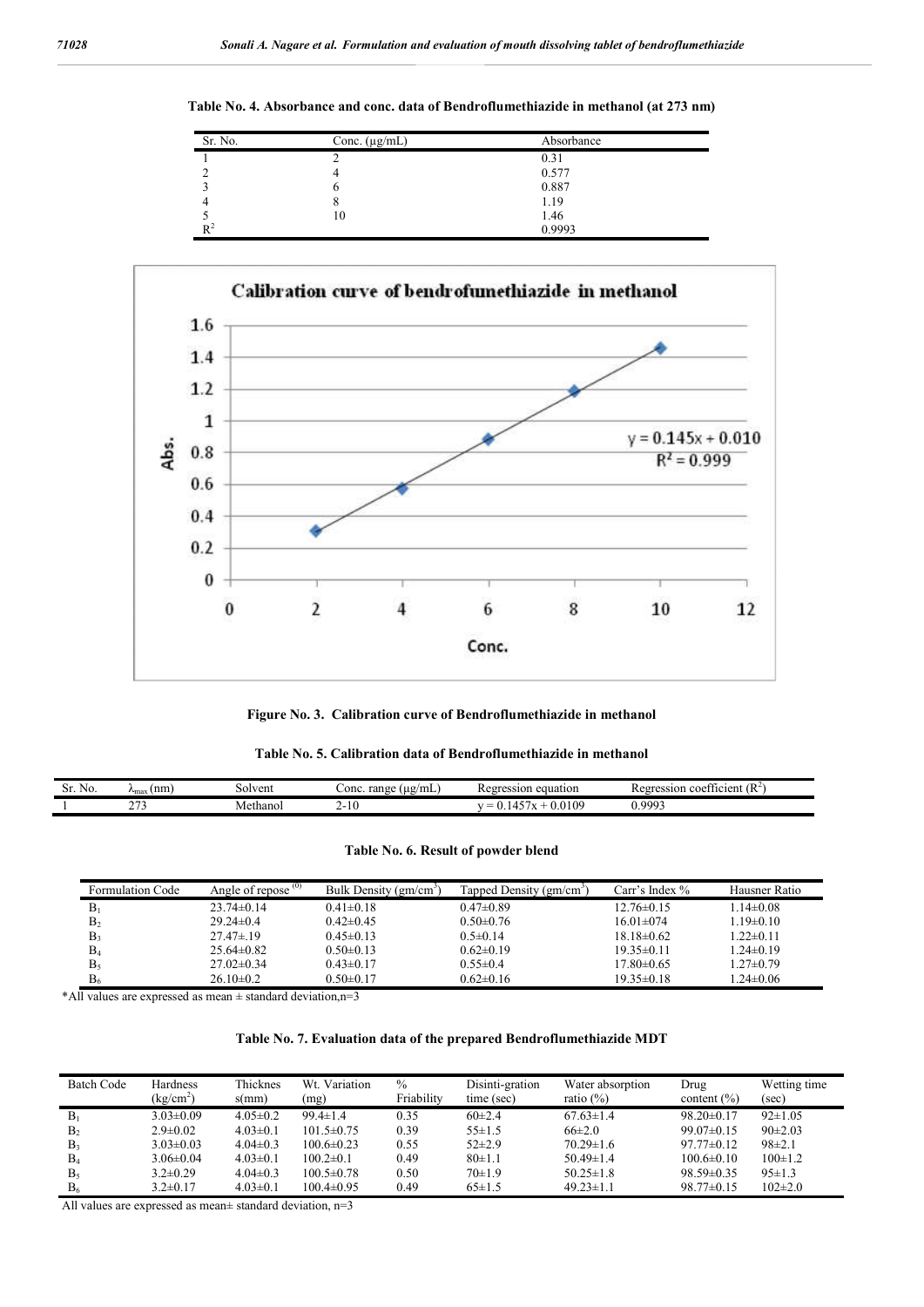**Table No. 8. % cumulative drug release of MDT**

| Time in min | % Cumulative Drug Release |                  |                  |                  |                |                  |  |  |
|-------------|---------------------------|------------------|------------------|------------------|----------------|------------------|--|--|
|             |                           |                  | в.               |                  |                | Þ۶               |  |  |
|             |                           |                  |                  |                  |                |                  |  |  |
|             | $65.29 \pm 0.19$          | $66.04\pm0.69$   | $62.52 \pm 1.29$ | $55.20 \pm 1.63$ | $55.60\pm2.35$ | $62.66\pm1.54$   |  |  |
|             | $76.16\pm3.36$            | $75.20\pm0.16$   | $78.16 \pm 1.27$ | $65.12\pm0.69$   | $70.66\pm2.34$ | $74.13 \pm 1.64$ |  |  |
|             | $85.63 \pm 2.14$          | $85.52\pm0.36$   | $86.25 \pm 2.14$ | 78.88±0.16       | $87.37\pm1.56$ | $88.88 \pm 1.36$ |  |  |
|             | $95.33 \pm 2.19$          | $95.00 \pm 1.32$ | $92.58 \pm 0.19$ | $89.89 \pm 1.34$ | $92.52\pm0.19$ | $95.45 \pm 1.33$ |  |  |
|             | $97.37 \pm 1.36$          | $99.02 \pm 0.65$ | $97.06 \pm 0.51$ | $98.79 \pm 0.51$ | $95.52\pm0.19$ | $96.12 \pm 1.32$ |  |  |

All values are expressed as mean  $\pm$  standard deviation, n=3



**Figure No. 5. Graph for% cumulative drug release of MDT**



**Figure No. 6. FTIR Spectra of selected batch (B2)**

It was concluded that by the addition by increasing in concentration of superdisintegrants significantly increase the % drug release.

**FT-IR spectra of selected batch (B<sub>2</sub>):** IR Spectral analysis suggests that the characteristic peaks of the pure drug

Bendroflumethiazide exist in the Spectra of Formulation prepared indicting the intactness of the drug is in intimate contact with the additives. It has not undergone any chemical interaction with the excipients used in the development of Bendroflumethiazide mouth dissolving tablets.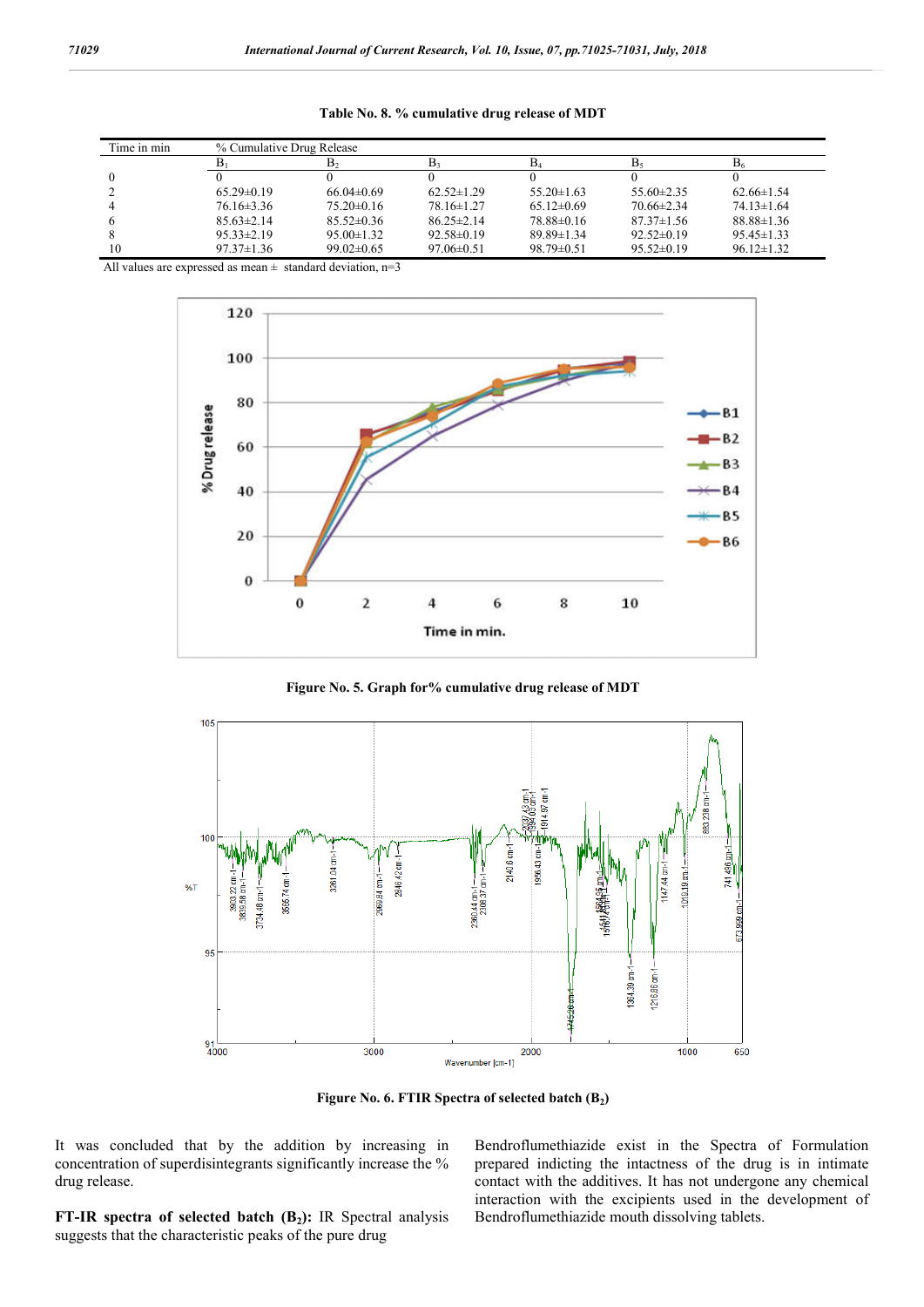# **Conclusion**

The concepts of formulating Mouth dissolving tablets of offers a suitable and practical approach in serving desired objectives of faster disintegration and dissolution characteristics. In the present work, Mouth dissolving tablets of Bendroflumethiazide were prepared by Direct Compression Technique using croscarmellose sodium, sodium starch glycolate as Super disintegrants. All the Mouth dissolving tablets of Bendroflumethiazide prepared were subjected to drug content Uniformity, weight variation, hardness, thickness, friability, wetting time, water absorption ratio, disintegration, dissolution studies.

- The result of angle of repose of all batches was found in the range of  $23.74-29.24$ <sup>0</sup> indicating good flowing characteristics of granules.
- The result of bulk density of all batches was found in the range of  $0.41$ - $0.50$ gm/cm<sup>3</sup>. The result of tap density was found in the range of  $0.47$ -0.62 gm/cm<sup>3</sup>.
- The result of car's index of all batches was found in the range of 12.76-19.35%.
- The result of hausner's ratio of all batches was found in the range of 1.14-1.27. Indicating good flow property.
- Hardness of the tablet of every batch was in the range of 2.9-3.2 kg/cm<sup>2</sup>.
- Friability of all the tablets was found in the range of 0.35-0.55%. The results suggest that the friability will withstand the rigors which occurred during packing, transportation and shipping.
- Weight Variation for all batches was found in the range 99.4-101.05 mg  $\pm$ 7.5.
- The result of water absorption ratio of all batches was found in the range of 49.23-70.29%.
- The result of wetting time of all batches was found in the range of 92-102 sec. wetting time is closely related to inner structure of tablet, which facilitate faster dispersion in mouth.
- The result of *in-vitro* disintegration time of all batches was found in the range of 52-80 sec. It was concluded that, by the addition by increasing in concentration of Super-disintigrants significantly decrease the disintegration time.
- The results of *in-vitro* drug release of batch  $B_1$  to  $B_6$ was found in the range of 55.20-99.02%.
- IR Spectral analysis suggests that the characteristic peaks of the pure drug Bendroflumethiazide exist in the Spectra of Formulation prepared indicting the intactness of the drug is in intimate contact with the additives. It has not undergone any chemical interaction with the excipients used in the development of Bendroflumethiazide Mouth dissolving tablets.
- Finally, we can conclude that, among various formulations prepared, the mouth dissolving tablets of batch  $B_2$  prepared by using Croscarmellose sodium (B<sub>2</sub>), have a friability 0.39 %, hardness 2.9 Kg/cm<sup>2</sup>, drug content 99.07 % ,disintegrated rapidly in 55 sec and gave highest dissolution of Bendroflumethiazide 99.02 % in 10 min.

## **Acknowledgment**

At the outset, I express my special thanks to Dr. V. K. Deshmukhprincipal of MES's College of pharmacy, sonai for making available all the required laboratory and library facility to me to carry out my research work successfully. I also express my profound indebtness to Dr. R. B. Pandhare. I also express my special thanks to my Mother, Father and other family member, to whom I achived in life.

# **REFERENCES**

- Ajoy Bera, Ashish Mukherjee, 2013. A detailed study of mouth dissolving drug delivery system. *Acta Chim. Pharm. Indica.,* 3(1): 67.
- Anupam Roy, 2016. Orodispersible Tablets: A Review, *Asian J Pharm Clin Res.,* 9 (1): 21-23.
- Ashish, P., Harsoliya, M.S., Pathan, J.K., Shruti, S. 2011. A Review- Formulation of Mouth Dissolving tablet, *International Journal of Pharmaceutical and Clinical Science,* 1(1): 1-8.
- Ashish, P., Harsoliya, M.S., Pathan, J.K., Shruti, S. 2011. A Review- Formulation of
- Bharat Parashar, Virendra Yadav, Brajesh Maurya, Love Sharma, 2012. Fast Dissolving Tablet. *International Journal of Applied Pharmaceutics,* 4(2): 17-22.
- Bharti Nitan, Bhandari Neeraj, Sharma Pooja, Singh K. 2012. Fast Dissolving Tablets; A New Era In Novel Drug Delivery System. *International Research Journal Of Pharmacy,* 3 (9):61.
- Chang R, Guo X Burnside B. 2000. A and couch R.A Review of Fast Dissolving Tablet. *Pharma Tech.,* 24 (6); 52-58.
- Chein Y W. 1992. Oral Drug Delivery and delivery system. 2nd edition new York. Marcel dekker.
- Daljit Masih, Rajesh Gupta, 2013. Mouth Dissolving Tablets A Review.*UK Journal of Pharmaceutical and Biosciences,* 1(1):23.
- Deepika Jain, Mishra Amul, 2014. A Review Formulation & Development of Orodispersible Tablet, *International Journal of Pharmaceutical Erudition,* 4(1):30-31.
- Erande Kumar, Joshi Bhagyashree, Mouth Dissolving A Comprehensive Review, 2013. *International Journal of Pharma Research & Review*, 2(7):30.
- Geetika Sharma, Rupinder Kaur, Sukhdev Singh*,* 2013. Mouth dissolving tablets: A current review of scientific literature, *International Journal of Pharmaceutical and Medicinal Research,*1(2): 81.
- Gohel MC. A review of co-processed Directly Compressible Excipients, J PharmaPharmaceut Sci., Vol.8, 76-93.
- Gupta Dilip Kumar, Bajpai Meenakshi, D.P. Chatterjee, 2014. Fast Mouth Dissolving Disintegrating Tablet and Patient Counselling Points For FDDTS - A Review. *International Journal of Research and Development in Pharmacy and Life Sciences,* 3(3): 949-958.
- Kushagra Khanna, Gauravi Xavier, Suresh Kumar Joshi, Aashish Patel, Sakshum Khanna, Vipin and Bhawna Goel, 2016. Fast Dissolving Tablets- A Novel Approach. Int. J. Pharm. *Res. Allied Sci.,* 5(2):311-322.
- Mangal Mohit, Thakur Nisant, Bansal Raman, 2012. Fast Dissolving Tablet An Approach For Emergency Treatment. IJRAP, 3(3):378.
- Mayuri R Patil, Nayan A Gujarathi, Bhushan R Rane, 2014. Formulation and Evaluation of Mouth Dissolving Tablet, review article. *Pharma. Science Monitor,* 5(2)
- Mouth Dissolving tablet, *International Journal of Pharmaceutical and Clinical Science*, 1(1): 1-8.
- Pooja Arora, Vandana Arora Sethi, 2013. Orodispersible Tablets: A Comprehensive Review. *Int. J. Res. Dev. Pharm. L. Sci.,* 2(2):274.